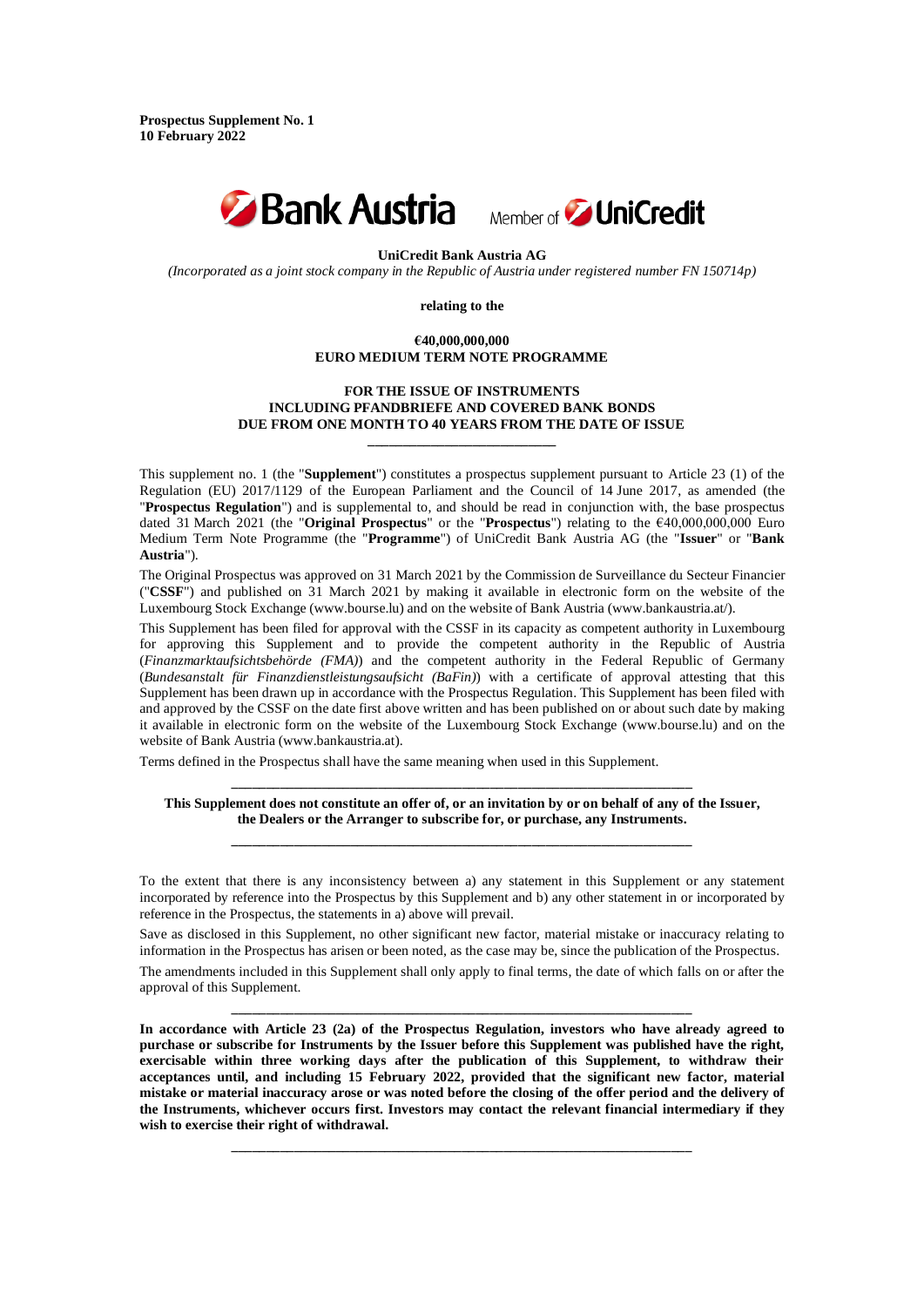*The Issuer accepts responsibility for the information contained in this Supplement. Having taken all reasonable care to ensure that such is the case, the information contained in this Supplement is, to the best of the knowledge of the Issuer, in accordance with the facts and contains no omission likely to affect its import.*

*No person has been authorised to give any information or to make any representation other than those contained in this Supplement in connection with the issue or sale of the Instruments and, if given or made, such information or representation must not be relied upon as having been authorised by the Issuer or any of the Dealers or UniCredit Bank AG as Arranger. Neither the delivery of this Supplement nor any sale made in connection herewith shall, under any circumstances, create any implication that there has been no change in the affairs of the Issuer or the Bank Austria Group since the date hereof or that there has been no adverse change in the financial position of the Issuer or the Bank Austria Group since the date hereof or that any other information supplied in connection with the Programme is correct as of any time subsequent to the date on which it is supplied or, if different, the date indicated in the document containing the same.*

*The distribution of this Supplement and the offering or sale of the Instruments in certain jurisdictions may be restricted by law. Persons into whose possession this Supplement comes are required by the Issuer, the Dealers and the Arranger to inform themselves about and to observe any such restrictions. The Instruments have not been and will not be registered under the United States Securities Act of 1933, as amended, and may include Instruments in bearer form that are subject to US tax law requirements. Subject to certain exceptions, Instruments may not be offered, sold or delivered within the United States or to US persons. For a description of certain restrictions on offers and sales of Instruments and on distribution of this Supplement, please see "SELLING RESTRICTIONS" of the Prospectus.*

*The Dealers and the Arranger have not separately verified the information contained in this Supplement. None of the Dealers or the Arranger makes any representation, express or implied, or accepts any responsibility, with respect to the accuracy or completeness of any of the information in this Supplement. Neither this Supplement nor any financial statements supplied in connection with the Programme or any Instruments are intended to provide the basis of any credit or other evaluation and should not be considered as a recommendation by any of the Issuer, the Dealers or the Arranger that any recipient of this Supplement or any financial statements should purchase the Instruments. Each potential purchaser of Instruments should determine for itself the relevance of the information contained in this Supplement or any financial statements and its purchase of Instruments should be based upon any such investigation as it deems necessary. None of the Dealers or the Arranger undertakes to review the financial condition or affairs of the Issuer or the Bank Austria Group during the life of the arrangements contemplated by this Supplement or to advise any investor or potential investor in the Instruments of any information coming to the attention of any of the Dealers or the Arranger.*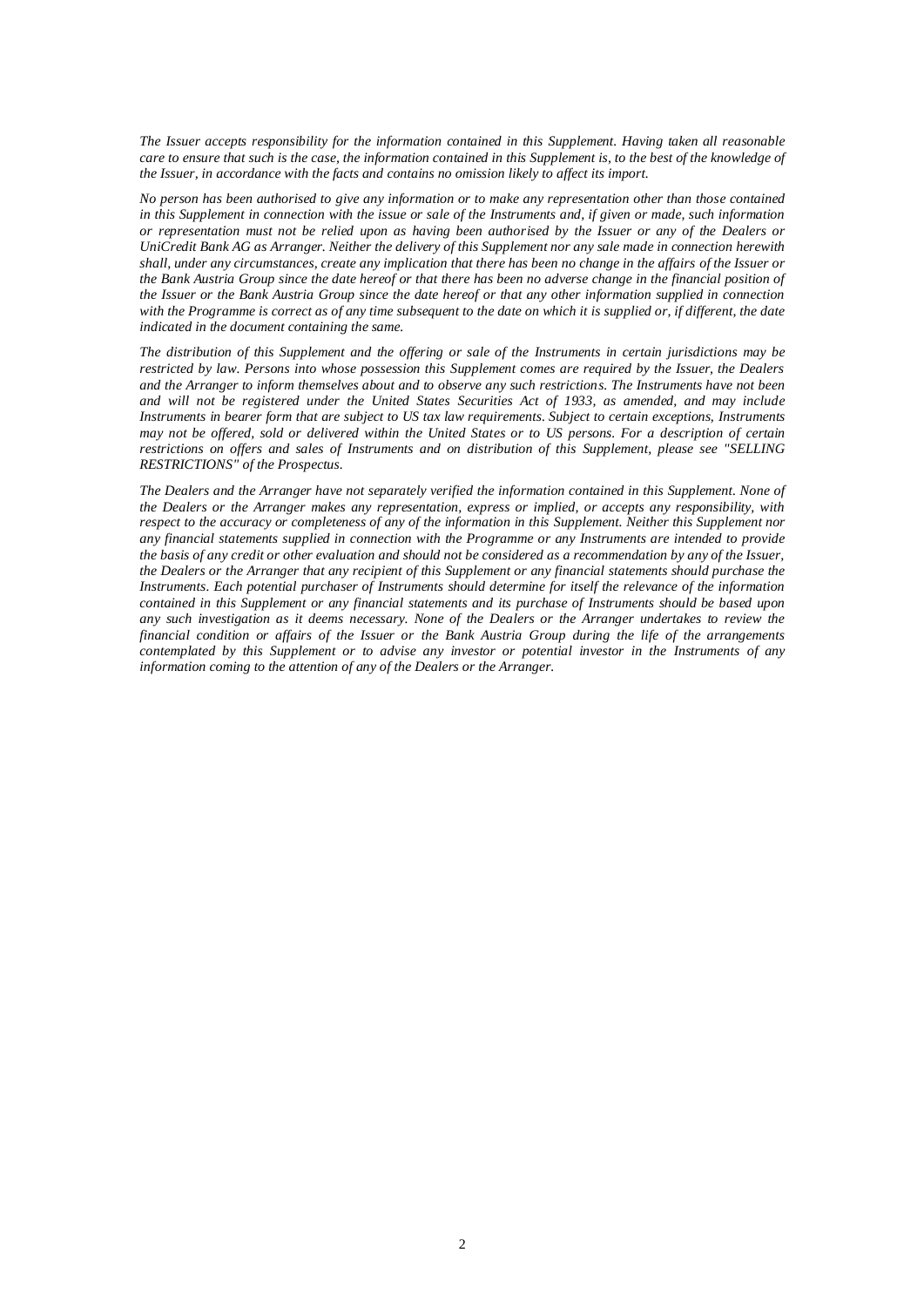The following significant new factors, material mistakes and/or material inaccuracies (Article 23 (1) of the Prospectus Regulation) relating to the information included in the Prospectus have arisen which in the Issuer's perception are capable of affecting the assessment of the Instruments, and are thus herewith included in the Prospectus as follows:

#### **1. On page 11 of the Prospectus, at the end of the risk factor entitled "***Noteholders of the Senior Notes are exposed to the risk of statutory loss absorption.***" the following sentence shall be added:**

"In the case of Senior Notes issued as Green Instruments, Social Instruments or Sustainability Instruments (as applicable), please also see the risk factor "*Green Instruments, Social Instruments, Sustainability Instruments: Use of Proceeds may not meet investors' sustainable investment criteria*" below."

# **2. On page 12 of the Prospectus, at the end of the risk factor entitled "***Noteholders of Covered Bonds are exposed to the risk of statutory loss absorption, if and to the extent their claims are not covered by the relevant cover pool.***" the following sentence shall be added:**

"In the case of Covered Bonds issued as Green Instruments, Social Instruments or Sustainability Instruments (as applicable), please also see the risk factor "*Green Instruments, Social Instruments, Sustainability Instruments: Use of Proceeds may not meet investors' sustainable investment criteria*" below."

**3. On page 13 of the Prospectus, at the end of the risk factor entitled "***Noteholders of the Eligible Notes are exposed to the risk of statutory loss absorption.***" the following sentence shall be added:**

"In the case of Eligible Notes issued as Green Instruments, Social Instruments or Sustainability Instruments (as applicable), please also see the risk factor "*Green Instruments, Social Instruments, Sustainability Instruments: Use of Proceeds may not meet investors' sustainable investment criteria*" below."

## **4. On page 15 of the Prospectus, at the end of the risk factor entitled "***Noteholders of the Subordinated Notes are exposed to the risk of statutory loss absorption.***" the following sentence shall be added:**

"In the case of Subordinated Notes issued as Green Instruments, Social Instruments or Sustainability Instruments (as applicable), please also see the risk factor "*Green Instruments, Social Instruments, Sustainability Instruments: Use of Proceeds may not meet investors' sustainable investment criteria*" below."

# **5. Commencing on page 21 of the Prospectus, the paragraphs below the heading "***3.4 Green Instruments, Social Instruments, Sustainability Instruments: Use of Proceeds may not meet investors' sustainable investment criteria***" shall be replaced by the following paragraphs:**

"The Final Terms relating to any specific Tranche of Instruments may provide that it will be the Issuer's intention to apply an amount equivalent to the proceeds from an offer of those Instruments specifically for projects and activities that promote social and environmental purposes ("**Eligible Green Projects**" and/or "**Eligible Social Projects**", as applicable). UniCredit Group, including the Issuer, has established a "**Sustainability Bond Framework**" which further specifies the eligibility criteria for such Eligible Green Projects and Eligible Social Projects. The Sustainability Bond Framework can be accessed on the website of UniCredit Group (https://www.unicreditgroup.eu/en/investors/esg-investors/sustainability-bonds.html). *For the avoidance of doubt*, neither the Sustainability Bond Framework nor the content of the website or any Second Party Opinion (as defined below) are incorporated by reference into or form part of this Prospectus.

Prospective investors should refer to the information set out in the relevant Final Terms and in the Sustainability Bond Framework regarding such use of proceeds and must determine for themselves the relevance of such information for the purpose of any investment in such Instruments together with any other investigation such investor deems necessary. In this context, prospective investors should also take into account the information set out below under the heading "*No impact on regulatory classification of the Instruments and capacity to absorb losses*".

### *Compliance with further voluntary or regulatory initiatives*

Due to the envisaged use of the proceeds from the issuance of such Tranche of Instruments, the Issuer may refer to such of Instruments as "green bonds", "social bonds" or "sustainability bonds". The definition (legal, regulatory or otherwise) of, and market consensus as to what constitutes or may be classified as, a "green", "social", "sustainability" or an equivalently-labelled project is currently under development. In addition, it is an area which has been, and continues to be, the subject of many and wide-ranging voluntary and regulatory initiatives to develop rules, guidelines, standards, taxonomies and objectives.

Accordingly, no assurance can be given by the Issuer or the Dealers, any green or ESG structuring agent or any sustainability advisor or second party opinion provider or any other person (including UniCredit Group) that the use of such proceeds for any Eligible Green Projects and/or Eligible Social Projects, as applicable will satisfy, whether in whole or in part, any existing or future legislative or regulatory requirements, or any present or future investor expectations or requirements with respect to investment criteria or guidelines with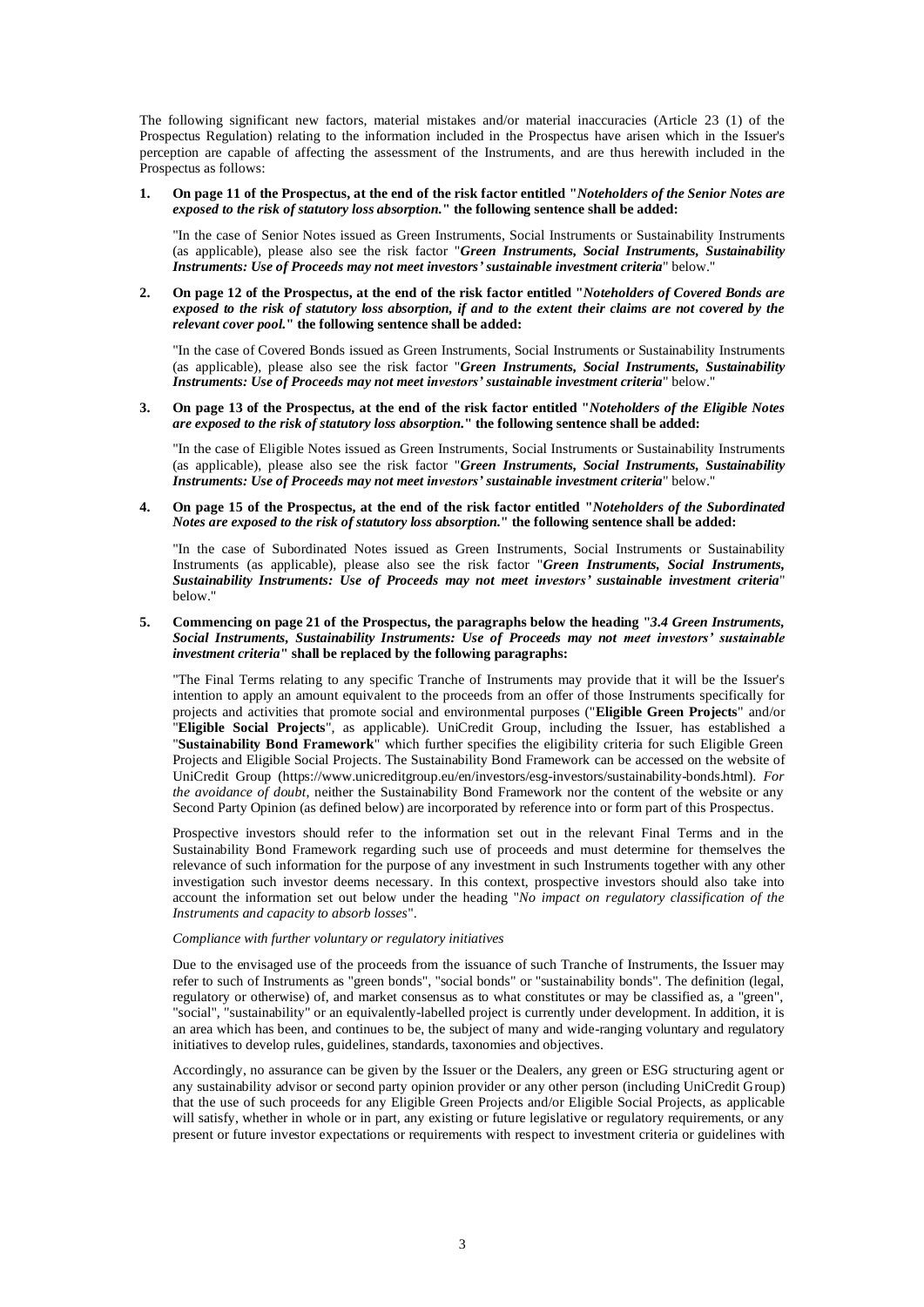which any investor or its investments are required to comply under its own by-laws or other governing rules or investment portfolio mandates.

In the event that any Tranche of Instruments is listed or admitted to trading on any dedicated "green", "environmental", "sustainable", "sustainability", "social" or other equivalently-labelled segment of any stock exchange or securities market (whether or not regulated), no representation or assurance is given by the Issuer, the Dealers, any green or ESG structuring agent or any other person (including UniCredit Group) that such listing or admission satisfies, whether in whole or in part, any present or future investor expectations or requirements with respect to investment criteria or guidelines with which any investor or its investments are required to comply under its own by-laws or other governing rules or investment portfolio mandates. Furthermore, it should be noted that the criteria for any such listings or admission to trading may vary from one stock exchange or securities market to another. Nor is any representation or assurance given or made by the Issuer, the Dealers, any green or ESG structuring agent or any other person (including UniCredit Group) that any such listing or admission to trading will be obtained in respect of any Tranche of Instruments or, if obtained, that any such listing or admission to trading will be maintained during the life of that Tranche of **Instruments** 

### *Failure to comply with the intended use of proceeds*

While it is the intention of the Issuer to apply an amount equivalent to the proceeds of any Instruments so specified for Eligible Green Projects and/or Eligible Social Projects, as applicable, in, or substantially in, the manner described in the relevant Final Terms and the Sustainability Bond Framework, there can be no assurance by the Issuer, the Dealers, any green or ESG structuring agent or any other person (including UniCredit Group) that the relevant project(s) or use(s) the subject of, or related to, any Eligible Green Projects and/or Eligible Social Projects, as applicable, will be capable of being implemented in or substantially in such manner and/or accordance with any timing schedule and that accordingly such proceeds will be totally or partially disbursed for such Eligible Green Projects and/or Eligible Social Projects, as applicable. Nor can there be any assurance by the Issuer, the Dealers, any green or ESG structuring agent or any other person (including UniCredit Group) that such Eligible Green Projects and/or Eligible Social Projects, as applicable, will be completed within any specified period or at all or with the results or outcome (whether or not related to the environment) as originally expected or anticipated by the Issuer. As further specified below, any such event or any failure by the Issuer to do so will not give the Noteholder the right to early terminate the Instruments.

Any failure to apply an amount equivalent to the proceeds of any issue of Instruments for any Eligible Green Projects and/or Eligible Social Projects, as applicable, as aforesaid and/or withdrawal of any such opinion or certification or any such opinion or certification attesting that the Issuer is not complying in whole or in part with any matters for which such opinion or certification is opining or certifying on (as further specified below) and/or any such Instruments no longer being listed or admitted to trading on any stock exchange or securities market as aforesaid may have a material adverse effect on the value of such Instruments and also potentially the value of any other Instruments which are intended to finance Eligible Green Projects and/or Eligible Social Projects, as applicable, and/or result in adverse consequences for certain investors with portfolio mandates to invest in securities to be used for a particular purpose.

Further, this – as well as a scenario where the maturity of an Eligible Green Project or Eligible Social Project (as applicable) does not match the minimum duration of any Green Bond, Social Bond or Sustainability Bond – will not constitute an event of default under the respective Instruments or entitle the Noteholders to any other claim or right such as to an early termination right. The failure to apply an amount equivalent to the net proceeds of any issue of such Instruments for any Eligible Green Projects and/or Eligible Social Projects, as applicable, does not lead to an obligation of the Issuer to redeem the relevant Instruments early nor will be taken into account by the Issuer when determining whether any optional early redemption rights shall be exercised.

#### *No impact on regulatory classification of the Instruments and capacity to absorb losses*

As set out in the section "*Risks related to the regulatory classification of the Instruments*" above, Green Bonds, Social Bonds or Sustainability Bonds being issued as Subordinated Notes (i.e. with the aim of being recognised as tier 2 capital pursuant to the CRR) or as Eligible Notes intended to be eligible for the purposes of MREL are fully subject to the application of the eligibility criteria set out in the CRR and the requirements for own funds and eligible liabilities instruments of the Directive (EU) 2019/879 (*BRRD II*). Further, such Instruments are issued with a view to absorb losses and may therefore be subject to the exercise of mandatory write-down or conversion powers and/or the application of resolution measures such as the bail-in tool. The fact that such Instruments are designated as Green Bonds, Social Bonds or Sustainability Bonds does not (i) limit any regulatory restrictions with respect to the relevant Instruments, (ii) affect the regulatory classification of the relevant Instruments, (iii) provide the relevant Noteholders with any priority compared to other liabilities of the Issuer, (iv) have any impact on the status of the Instruments, nor are the risks related to their level of subordination affected.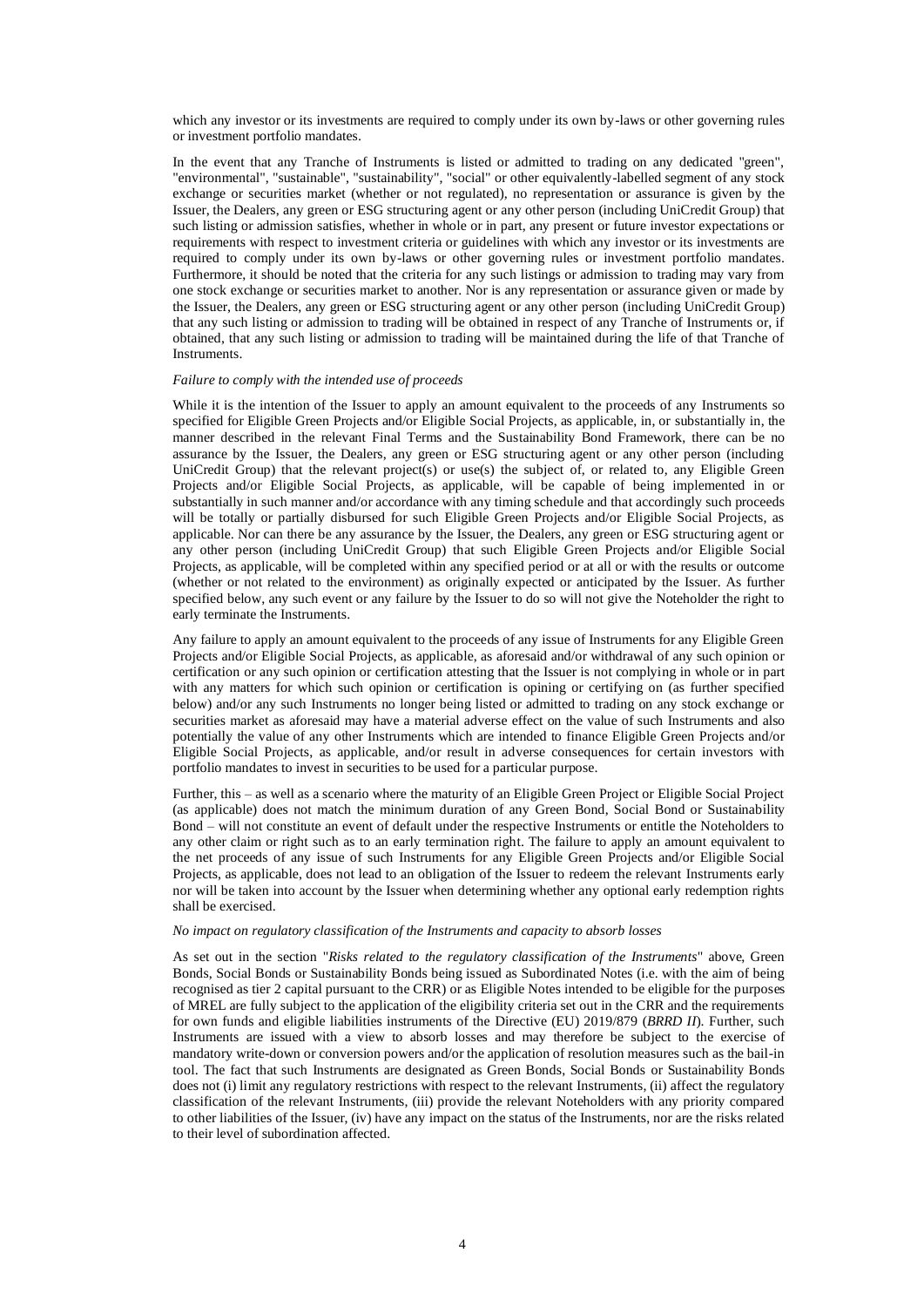Payments of principal and interest on Green Bonds, Social Bonds or Sustainability Bonds (as applicable) will not depend on the performance of the relevant Eligible Green Project and/or Eligible Social Project, as applicable, nor have any preferred right against the relevant assets.

#### *Sustainability evaluations*

No assurance or representation can be given by the Issuer or the Dealers or any other person (including UniCredit Group) as to the suitability or reliability for any purpose whatsoever of any opinion or certification of any third party (whether or not solicited by the Issuer) which may be made available in connection with the issue of any Instruments and in particular with any Eligible Green Projects and/or Eligible Social Projects, as applicable, to fulfil any environmental, social, sustainability and/or other criteria (such opinion or certification also referred to as a "**Second-Party Opinion**"). Any such Second Party Opinion may not address risks that may affect the value of any Instruments issued in accordance with the Sustainability Bond Framework or any Eligible Green Projects and/or Eligible Social Projects, as applicable, against which the Issuer may assign the proceeds of any Instruments.

Such Second Party Opinion provides an opinion on certain environmental and related considerations and is not intended to address any credit, market or other aspects of an investment in any Instruments, including without limitation market price, marketability, investor preference or suitability of any security. Such Second Party Opinion is a statement of opinion, not a statement of fact. Any such Second Party Opinion is not, nor should be deemed to be, a recommendation by the Issuer, the Dealers or any other person (including UniCredit Group) to buy, sell or hold any Instruments. Any such Second Party Opinion is only current as of the date that opinion was initially issued and may be updated, suspended or withdrawn by the relevant provider(s) at any time. Prospective investors must determine for themselves the relevance of any such Second Party Opinion and/or the information contained therein and/or the provider of such Second Party Opinion for the purpose of any investment in any Instruments.

Currently, the providers of such opinions and certifications are not subject to any specific regulatory or other regime or oversight. There can be no assurance that Noteholders will have any recourse against the provider(s) of any Second Party Opinion."

### **6. On page 31 of the Prospectus, prior to the heading "Principal Markets" the following information shall be added:**

"Starting on 1 January 2022, the structure of Bank Austria Group's business divisions was amended as follows:

- *Retail* (formerly *Privatkundenbank*, includes Retail and Small Corporates)
- *Wealth Management and Private Banking* (includes Schoellerbank)
- *Corporates* (formerly *Unternehmerbank* and *Corporate & Investment Banking*, includes Small, Medium and Large Corporates, Leasing, Factoring and Real Estate)

### *Retail Division*

The division is responsible for the retail banking business of the Bank Austria Group. Retail is responsible for the local customer business in Austria with retail clients and small business clients, i.e*.* business customers with a turnover below  $\epsilon$  1 million. It provides a broad range of banking services to its customers and serves its clients through a country-wide branch network with a particular focus on the Vienna region and through a multi-channel approach (Online Banking, Online Trading, Telephone Banking, video conferences).

# *Wealth Management & Private Banking Division*

The division is responsible for the private banking activities of the Issuer, covering customers with total financial assets (i.e. deposits and assets under management resp. assets under custody) exceeding  $\epsilon$  1 million. Its core competencies include asset management, investment advisory services and retirement planning. Private Banking services high net worth individuals and private foundations and acts as the Issuer's competence centre for all asset management services. Services are offered by both the Issuer and its Private Banking subsidiary Schoellerbank which is a specialist in investment and pension planning. Its core competence is asset management, in particular for very wealthy customers.

#### *Corporates Division*

The Corporates Division is responsible for the business in Austria with local corporate customers. Client coverage is divided in the following three areas: Large Corporates, Small and Medium Corporates and Real Estate. It holds a very strong market position in its target groups. Through dedicated subsidiaries it also offers leasing and factoring services.

The Corporates Division also offers services in the following areas: Financing & Advisory provides full coverage of structured and tailored classic financing solutions as well as debt and equity capital market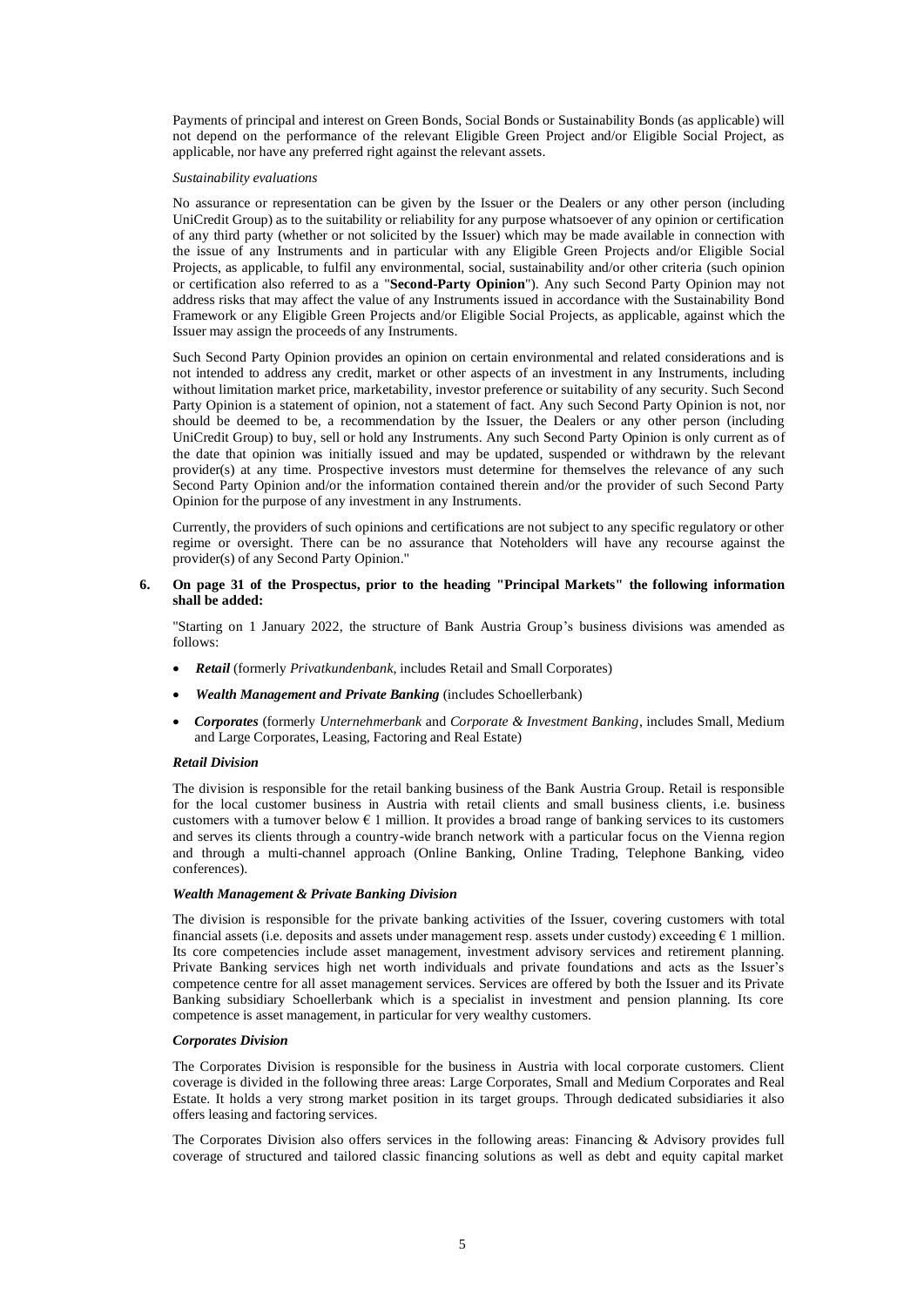advisory services. Global Transaction Banking offers trade finance, cash management, working capital solutions and securities services, while Markets offers risk management solutions and performs treasury activities.

## *Corporate Center*

The Corporate Center division includes the COO area (consisting of departments for Digital and Information, Sourcing, Real Estate & Safety, Operations and Corporate Security) and other back-office functions which do not form part of the aforementioned business divisions (such as finance, risk management, identity & communications, etc.) and consolidation effects. It covers all equity interests that are not assigned to other divisions. Also included are inter-divisional eliminations and other items which cannot be assigned to other business divisions."

# **7. On page 38 of the Prospectus, the two paragraphs above the heading "***Corporate Purpose***" shall be replaced by the following paragraphs:**

"UniCredit S.p.A. presented the new strategic Multi-Year-Plan "UniCredit Unlocked" in December 2021. The plan covers the period 2022-2024. Focal points of the new plan are:

- Growth in UniCredit S.p.A.'s regions, further development of client franchise, changing the business model with a focus on quality growth, development of best-in-class products and services, growth in capital-light business and targeting cost efficiency;
- Driving financial performance via three interconnecting levers: cost efficiency while funding Digital & Data transformation and investing in the business; optimal capital allocation and net revenue growth of circa 2% *per annum*;
- Positive operating leverage of circa 4% 2021-2024, cost income ratio at circa 50% in 2024, RoTE (Return on Tangible Equity) of circa 10% in 2024;
- New business model allowing for strong organic capital generation with materially increased and growing shareholder distribution of at least  $\epsilon$  16 billion total for 2021-2024 through a combination of cash dividends and share buybacks while maintaining or exceeding a CET 1 ratio of 12.5-13%; and
- Embedding sustainability in all activities.

Relevant strategic measures will be implemented also in Bank Austria which is an integral part of UniCredit Group."

**8. On page 152 of the Prospectus, in Part II of the Form of Final Terms of the Notes the item entitled "Reasons for the Offer and Use of Proceeds /** *Gründe für das Angebot und Zweckbestimmung der Erlöse***" shall be replaced by the following item:**

| "Reasons for the Offer and Use of Proceeds"                     | [as set out in the Base Prospectus][Green bonds]<br>- specify details in accordance with the<br>$Sustainability$ Bond Framework][Social bonds $-$<br>specify details in accordance with the<br>Sustainability Bond Framework][Sustainability<br>$bonds$ – specify details in accordance with the<br>Sustainability Bond Framework] |
|-----------------------------------------------------------------|------------------------------------------------------------------------------------------------------------------------------------------------------------------------------------------------------------------------------------------------------------------------------------------------------------------------------------|
| Gründe für das Angebot und Zweckbestimmung der<br><b>Erlöse</b> | [wie im Basisprospekt angegeben][Green Bonds<br>- Details in Einklang mit dem Sustainability<br>Bond Framework einfügen][Social Bonds $=$<br>Details in Einklang mit dem Sustainability Bond<br>Framework einfügen][Sustainability Bonds $-$<br>Details in Einklang mit dem Sustainability Bond<br>Framework einfügen]"            |

**9. On page 160 of the Prospectus, in Part II of the Form of Final Terms of the Notes the item entitled "Reasons for the Offer and Use of Proceeds /** *Gründe für das Angebot und Zweckbestimmung der Erlöse***" shall be replaced by the following item:**

| "Reasons for the Offer and Use of Proceeds"    | $[Not applicable] [Green bonds - specify details]$<br>in accordance with the Sustainability Bond<br>$Framework$ [Social bonds – specify details in<br>accordance with the Sustainability Bond<br>$Framework$ [Sustainability bonds – specify<br>details in accordance with the Sustainability<br><b>Bond Framework</b> |
|------------------------------------------------|------------------------------------------------------------------------------------------------------------------------------------------------------------------------------------------------------------------------------------------------------------------------------------------------------------------------|
| Gründe für das Angebot und Zweckbestimmung der | [Nicht anwendbar][Green Bonds $-$ Details in                                                                                                                                                                                                                                                                           |